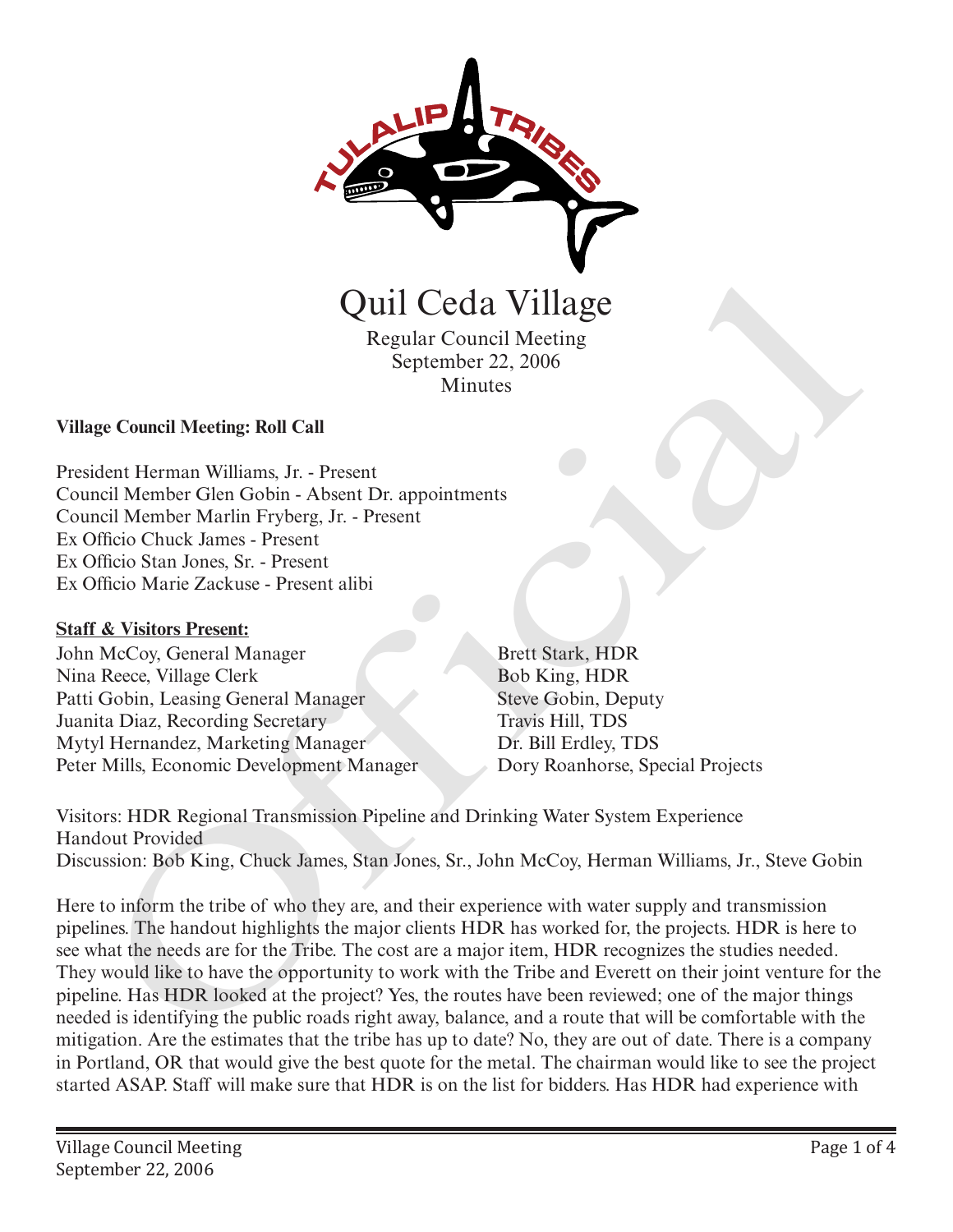securing funding? Yes, their Lake Tapps project. HDR does help with financing, finding the funds available, from the State, and grants that may be available. The whole strategy would be furnished from HDR, schematics, funding source.

1) Approval of agenda for the regular Village Council Meeting of September 22, 2006. **Motion made to approve the regular Village Council Meeting of September 22, 2006.** Seconded Questions: 2 For 0 Against Motion carried

2) Approval of minutes for the regular Village Council Meeting of August 15, 2006 **Motion made to approve the minutes of the regular Village Council Meeting of August 15, 2006.** Seconded Questions: 2 For 0 Against Motion carried

### **Tulalip Tribes Police**

Unavailable

3) Monthly Report

4) FYI- Out of State Travel Handout

# **Quill Ceda Village Marketing**

5) Report: AIANTA (American Indian Alaskan Native Tourism Association) Trade Show Discussion: Mytyl Hernandez, Patti Gobin, Steve Gobin, Chuck James, Stan Jones, Sr., John McCoy, Herman Williams, Jr. Nina Reece

This is the 3rd trade show that staff has been to since April. This trade show featured tourism in Indian County. This is a great investment for the Tribe to be on the forefront of what is offered out there. Other tribes and non Indians are interested in what the Tribe is doing for Indian county. Some of the questions from the patrons were on our taxation process and a staff member was there to answer the questions. The trade shows offer a wide variety of information and networking available. We need to market with the surrounding cities, counties. Staff has been working with Snohomish County for the branding of the 2010 Questions:<br>
2) For 0 Against<br>
2) For 0 Against<br>
Motion carried<br>
Motion carried<br>
Motion and comprone the minutes of the regular Village Council Meeting of August 15, 2006.<br>
Seconded<br>
Seconded<br>
Out Motion carried<br>
Thalip Tri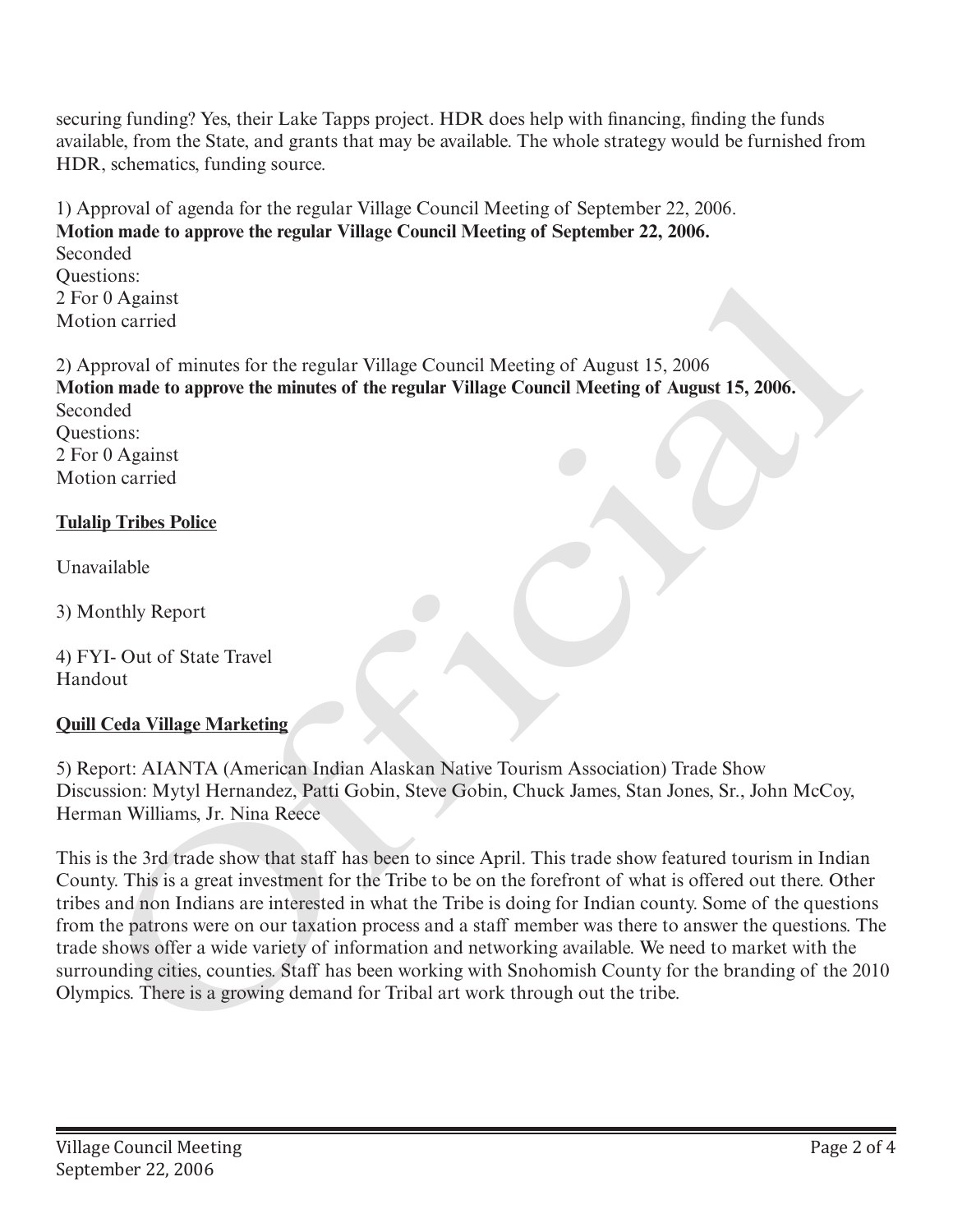# **Tulalip Amphitheater**

6) Report: End of Season Discussion: Mytyl Hernandez, Steve Gobin, Herman Williams, Jr., Chuck James,

The last show was September 16, 2006. The season was very busy. Staff is working on events for families such as Oktoberfest and Christmas tree lighting. The farmers market will end this weekend. Staff is having problems with presenting a financial report. Staff is restricted with the funds available in budget. The numbers should be rated on a 5-10 year plan. The BOD recognizes that it will take sometime before how we can use the facility. Staff would like to work on bringing in the demographics that would cater to gamblers. Council and Staff would like to express the great job that has been done. We need to start planning for the 2010 Olympics and the shows we will offer. naving provisions with presenting a manneal report. Sara is restricted with the funda swalable in one<br>going to the carrier of the control of the street of the street of the street of the system below<br>the carrier scanner is

#### **Quil Ceda Village Administration**

7) Discussion: Wetland study conducted by University of Washington Discussion: John McCoy, Stan Jones, Sr.

There will be salmon placed in the wetlands, to conduct a study. Staff is working with a PhD candidate for a \$100,000.00 to study of the water and fish. Eventually the water would be placed in Coho creek. We need to know exactly what we are doing. Staff will be requesting the money in a line item; a grant has also been applied for. This study needs to be done. The culverts need to be properly placed.

#### **Miscellaneous Item: Governmental Affairs**

8) Request: For a Joint BOD Meeting to be brought to the Tulalip Board of Directors

#### **Tulalip Data Services**

9) Building Update Discussion: Travis Hill, Herman Williams, Jr. Marlin Fryberg, Jr.

Staff is working with leasing, and legal, a site would be behind the Village office. There is a resolution to appoint Mike Alva as the contracting officer.

**Motion made by Marlin Fryberg, Jr. approving Resolution No. 2006-048 appointing Mike Alva as the contracting officer and Travis Hill as the TDS point of contact for the construction of the new Tulalip Data Services building.**

**Seconded** Questions: 2 For 0 Against